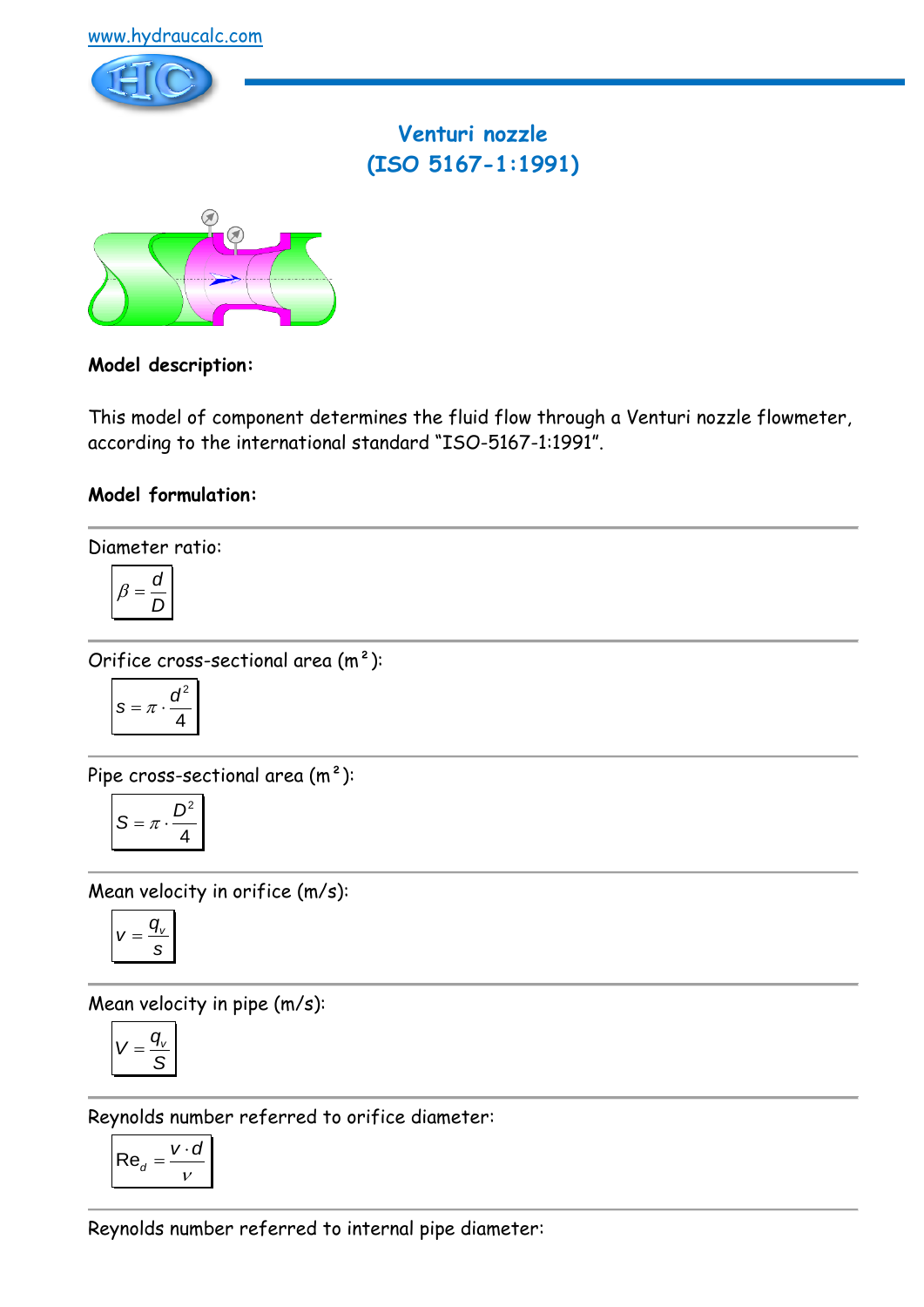$$
\mathsf{Re}_D = \frac{V \cdot D}{V}
$$

Discharge coefficient:



Expansibility factor:

 $\varepsilon = 1$ ([1] §3.3.5) for incompressible fluid (liquid)

Mass flow rate (kg/s):

$$
q_m = \frac{C}{\sqrt{1 - \beta^4}} \cdot \varepsilon \cdot \frac{\pi}{4} \cdot d^2 \cdot \sqrt{2 \cdot \Delta p \cdot \rho}
$$
 (11)

 $\frac{1}{2}$  ([1] §5.1 eq. 1)

Volume flow rate  $(m^3/s)$ :

$$
q_v = \frac{q_m}{\rho}
$$
 (11) \$5.1 eq. 3)

Velocity of approach factor:

$$
C_v = \frac{1}{\sqrt{1 - \beta^4}}
$$
 (11) \$3.3.4)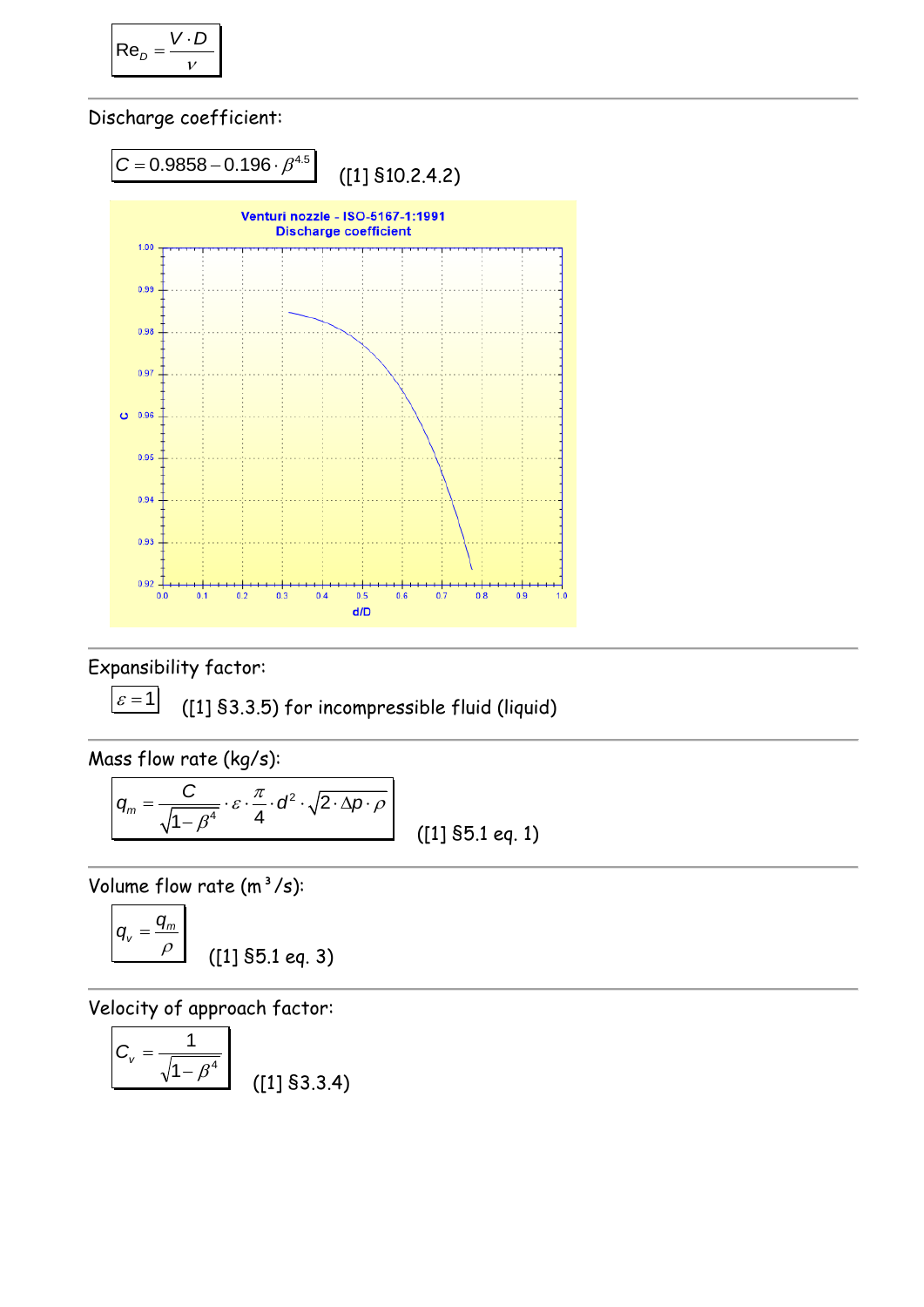

### Flow coefficient:



## Net pressure loss (Pa):

The net pressure loss is not formulated in the reference document [1]

Measured head loss (m):

$$
\Delta H = \frac{\Delta P}{\rho \cdot g}
$$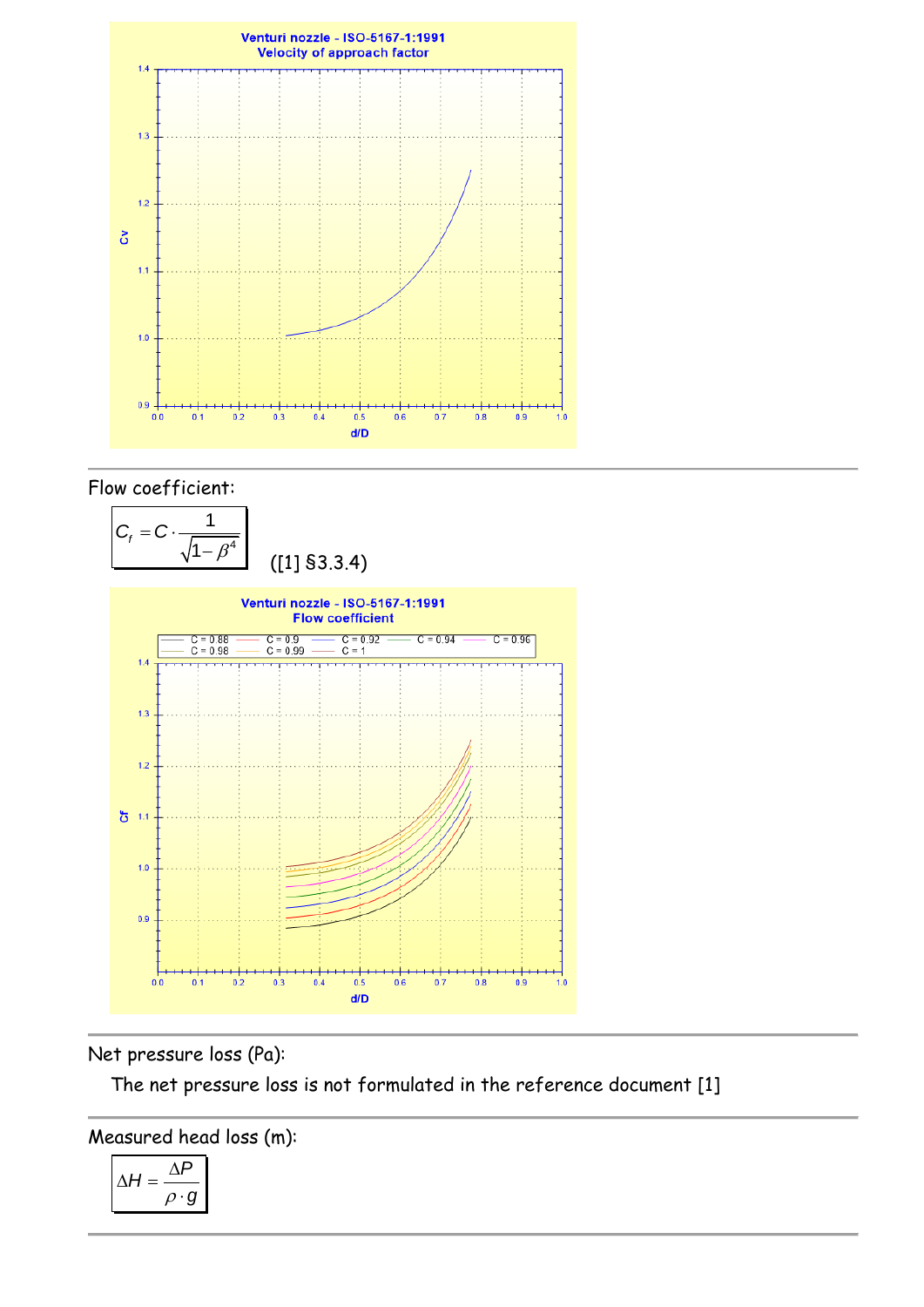### **Symbols, Definitions, SI Units:**

| d | Orifice diameter (m) |  |
|---|----------------------|--|
|   |                      |  |

- D Internal pipe diameter (m)
- $\beta$  Diameter ratio ()
- s Orifice cross-sectional area (m<sup>2</sup>)
- S Pipe cross-sectional area  $(m<sup>2</sup>)$
- $q_v$  Volume flow rate  $(m^3/s)$
- v Mean velocity in orifice (m/s)
- V Mean velocity in pipe (m/s)
- Re<sup>d</sup> Reynolds number referred to orifice ()
- Re<sup>D</sup> Reynolds number referred to pipe ()
- C Discharge coefficient ()
- Expansibility factor ()
- q<sup>m</sup> Mass flow rate (kg/s)
- $C_v$  Velocity of approach factor ()
- $C_f$  Flow coefficient ()
- $\Delta P$  Measured pressure loss (Pa)
- $\Delta H$  Measured head loss of fluid (m)
- $\rho$  Fluid density (kg/m<sup>3</sup>)
- $v$  Fluid kinematic viscosity  $(m^2/s)$
- $g$  Gravitational acceleration  $(m/s^2)$

# **Limit of use** ([1] §10.2.4.1)**:**

- 65 mm  $\leq D \leq 500$  mm
- $d \geq 50$  mm
- $0.316 \le \beta \le 0.775$
- $1.5 \cdot 10^5 \leq Re_b \leq 2 \cdot 10^6$

**Example of application:**